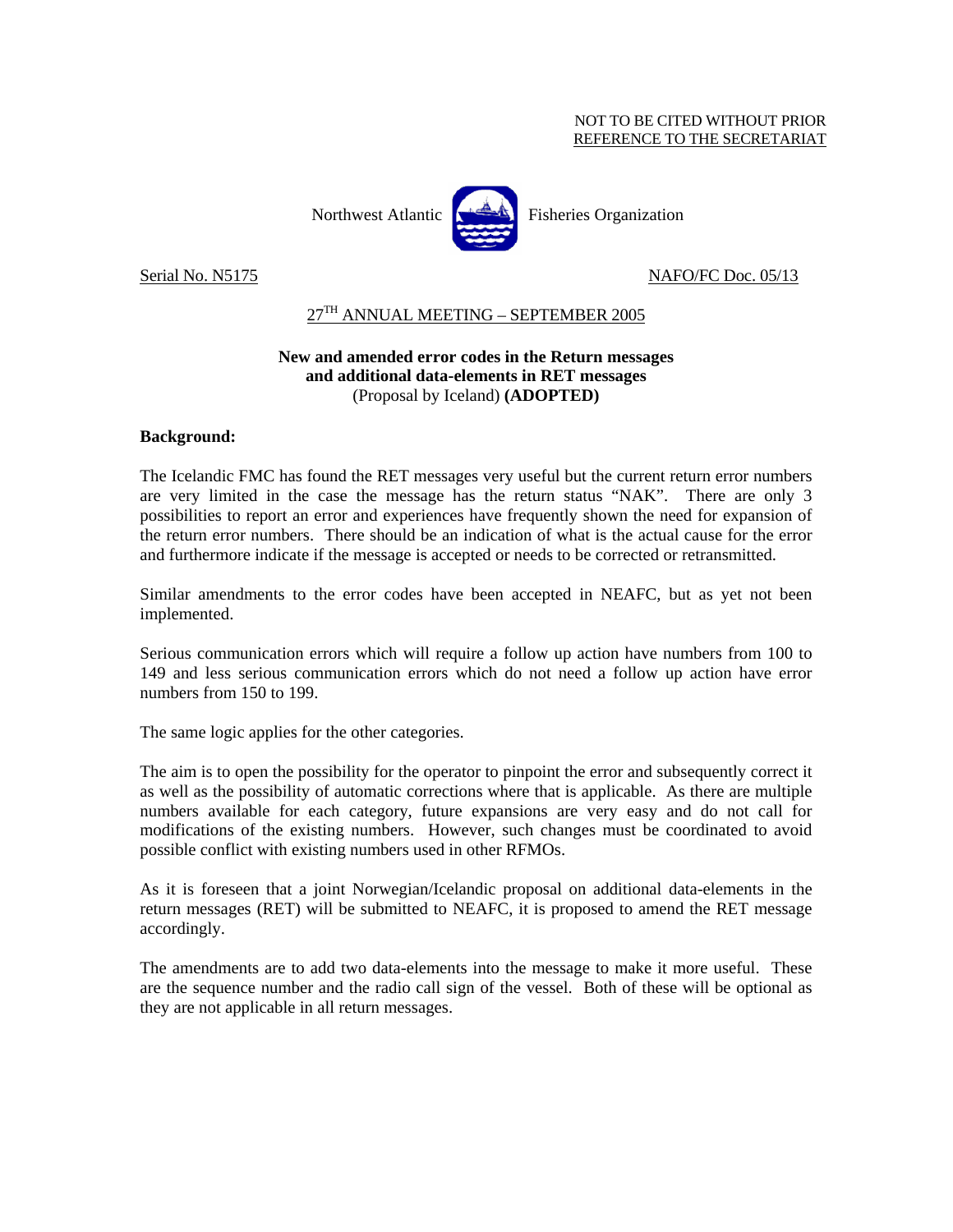## **Proposal:**

The proposal affects Annex XXIII D.2) Return messages. It is proposed to delete the existing table, "Return message format", and insert the following two tables, table A) Return message format and table B) Return error numbers.

| <b>Data Element</b>  | <b>Field</b><br>Code | Mandatory/<br><b>Optional</b> | <b>Remarks</b>                                                                                                                         |
|----------------------|----------------------|-------------------------------|----------------------------------------------------------------------------------------------------------------------------------------|
| <b>Start Record</b>  | <b>SR</b>            | м                             | System detail; indicates start of<br>record                                                                                            |
| Address              | AD                   | M                             | Message detail; destination,<br>Contracting Party sending the report                                                                   |
| From                 | <b>FR</b>            | M                             | Message detail; XNW is NAFO (who<br>is sending the return message)                                                                     |
| Type of message      | <b>TM</b>            | M                             | Message detail; message type RET<br>for return message                                                                                 |
| Radio call sign      | <b>RC</b>            | $\circ$                       | Reporting detail; international radio<br>call sign of the vessel, copied from<br>the report which is received.                         |
| Sequence number      | SQ                   | O                             | Reporting detail; serial number of the<br>report from the vessel in the relevant<br>year, copied from the report which is<br>received. |
| <b>Return Status</b> | <b>RS</b>            | M                             | Reporting detail; code showing<br>whether the message is<br>acknowledged or not (ACK or NAK)                                           |
| Return error number  | <b>RE</b>            | O                             | Reporting detail; number showing the<br>type of error. See table B) for return<br>error numbers                                        |
| Record number        | <b>RN</b>            | M                             | Reporting detail; record number of<br>the message which is received                                                                    |
| Date                 | DA                   | M                             | Message detail; date of transmission                                                                                                   |
| Time                 | ΤI                   | M                             | Message detail; time of transmission                                                                                                   |
| End of Record        | ER                   | M                             | System detail; indicates end of the<br>record                                                                                          |

## **A) Return message format**